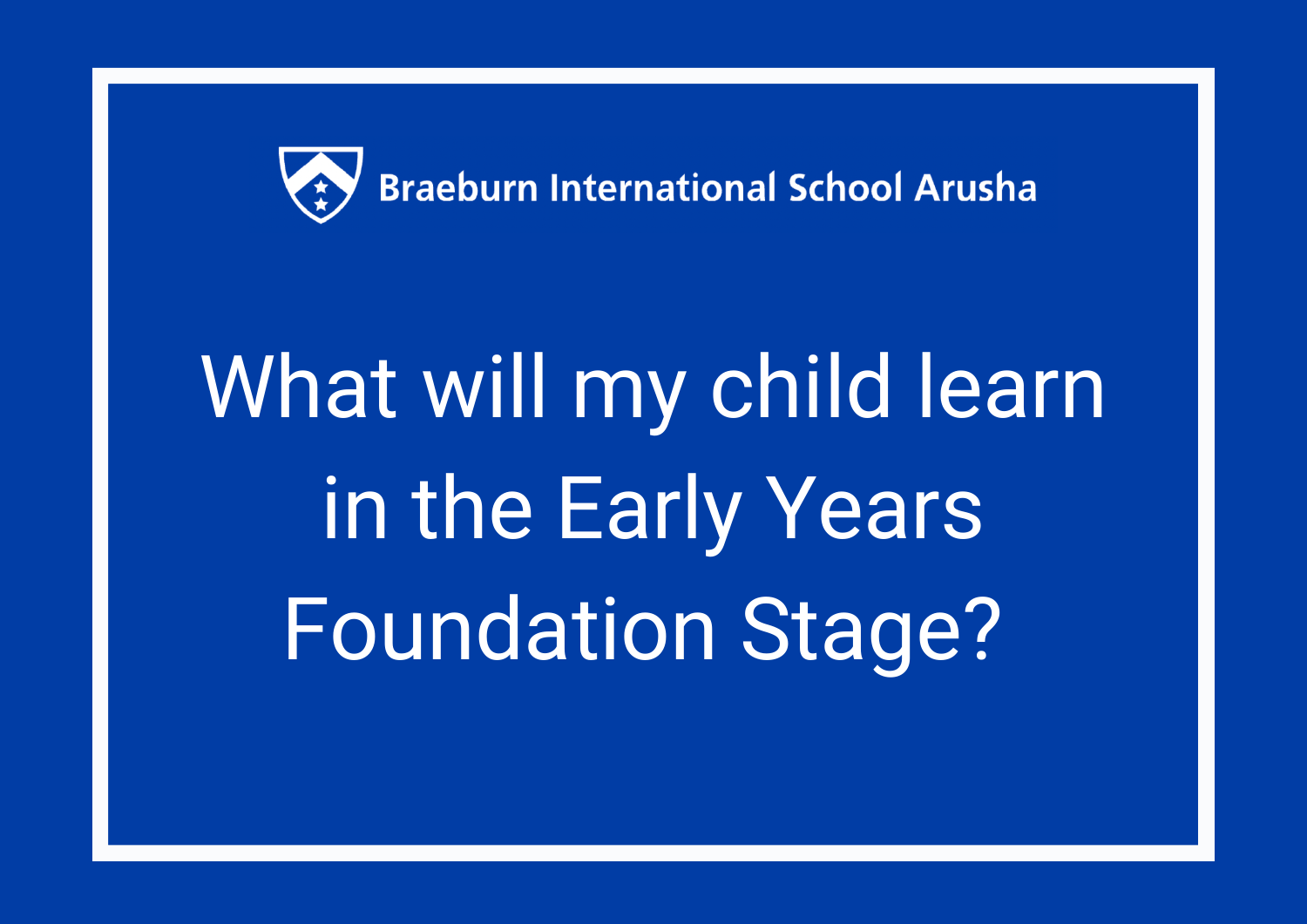# EYFS Development Matters 2020 Statements **Birth to Three - Prime Areas**

| Communication and Language                                                                                                                                                                              | Communication and Language                                                                                                                                                                                                      | <b>Physical Development</b>                                                                                                                                |
|---------------------------------------------------------------------------------------------------------------------------------------------------------------------------------------------------------|---------------------------------------------------------------------------------------------------------------------------------------------------------------------------------------------------------------------------------|------------------------------------------------------------------------------------------------------------------------------------------------------------|
| • Turn towards familiar sounds. They are also startled by loud noises and<br>accuratelylocate the source of a familiar person's voice, such as their key<br>person or a parent.                         | Identify familiar objects and properties for practitioners when they are<br>described. For example: 'Katie's coat', 'blue car', 'shiny apple'.<br>• Understand and act on longer sentences like 'make teddy jump' or 'find your | • Lift their head while lying on their front.<br>• Push their chest up with straight arms.<br>Roll over: from front to back, then back to front.           |
| Gaze at faces, copying facial expressions and movements like sticking<br>out their tongue. Make eye contact for longer periods.<br>• Watch someone's face as they talk.                                 | Understand simple questions about 'who', 'what' and 'where' (but<br>generally not 'why').                                                                                                                                       | Enjoy moving when outdoors and inside.<br>Sit without support.                                                                                             |
| • Copy what adults do, taking 'turns' in conversations (through<br>babbling) and activities. Try to copy adult speech and lip movements.                                                                | Personal, Social and Emotional Development                                                                                                                                                                                      | Begin to crawl in different ways and directions.<br>Pull themselves upright and bouncing in                                                                |
| • Enjoy singing, music and toys that make sounds.<br>· Recognise and are calmed by a familiar and friendly voice.                                                                                       | Find ways to calm themselves, through being calmed and comforted<br>by theirkey person.                                                                                                                                         | preparation for walking.<br>Reach out for objects as co-ordination develops.<br>Pass things from one hand to the other. Let go of                          |
| • Make sounds to get attention in different ways (for example, crying when<br>hungry or unhappy, making gurgling sounds, laughing, cooing or babbling)<br>· Babble, using sounds like 'baba', 'mamama'. | Establish their sense of self.<br>Express preferences and decisions. They also try new things and                                                                                                                               | things and hand them to another person or drop<br>them.                                                                                                    |
| . Use gestures like waving and pointing to communicate.<br>• Reach or point to something they want while making sounds.                                                                                 | startestablishing their autonomy.<br>Engage with others through gestures, gaze and talk.<br>Use that engagement to achieve a goal. For example, gesture towards                                                                 | Gradually gain control of their whole body<br>through continual practice of large movements,<br>such as waving, kicking, rolling, crawling and<br>walkina. |
| • Copy your gestures and words.<br>• Constantly babble and use single words during play.<br>• Use intonation, pitch and changing volume when 'talking'.                                                 | their cup tosay they want a drink.<br>Find ways of managing transitions, eg from their parent to their key person.                                                                                                              | Clap and stamp to music.<br>Fit themselves into spaces, like tunnels, dens and                                                                             |
| • Understand single words in context - 'cup', 'milk', 'daddy'.<br>• Understand frequently used words such as 'all gone', 'no' and 'bye-bye'.                                                            | • Thrive as they develop self-assurance.<br>Look back as they crawl or walk away from their key person. Look for clues                                                                                                          | largeboxes, and move around in them.<br>Enjoy starting to kick, throw and catch balls.<br>Build independently with a range of appropriate                  |
| • Understand simple instructions like "give to nanny" or "stop".<br>• Recognise and point to objects if asked about them.                                                                               | about how to respond to something interesting.<br>Play with increasing confidence on their own and with other children,<br>because they                                                                                         | resources.<br>Begin to walk independently - choosing appropriate<br>props                                                                                  |
| Generally, focus on an activity of their own choice and find it difficult to be<br>directed by an adult.                                                                                                | know their key person is nearby and available.<br>• Feel confident when taken out around the local neighbourhood, and enjoy                                                                                                     | to support at first.<br>Walk, run, jump and climb – and start to use the<br>stairs independently.                                                          |
| Listen to other people's talk with interest but can easily be<br>distracted by other things.                                                                                                            | Feel strong enough to express a range of emotions.<br>Grow in independence, rejecting help ("me do it"). Sometimes this<br>leads tofeelings of frustration and tantrums.                                                        | Spin, roll and independently use ropes and swings<br>(forexample, tyre swings).                                                                            |
| . Make themselves understood and can become frustrated when they<br>cannot. Start to say how they are feeling, using words as well as actions.                                                          | Begin to show 'effortful control'. For example, waiting for a turn and<br>resisting the strong impulse to grab what they want or push their way to                                                                              | Sit on a push-along wheeled toy, use a scooter<br>or ride a tricycle.                                                                                      |
| · Start to develop conversation, often jumping from topic to topic.<br>• Develop pretend play: 'putting the baby to sleep' or 'driving the car'.                                                        | the front. Be increasingly able to talk about and manage their emotions.<br>Notice and ask questions about differences, such as skin colour, types                                                                              | Use large and small motor skills to do things<br>independently, for example manage buttons<br>and zips, and pour drinks.                                   |
| • Use the speech sounds p, b, m, w.<br>· Pronounce:<br>- s/sh/ch/dz/i<br>$-1/r/w/y$                                                                                                                     | of hair, gender, special needs and disabilities, and so on.<br>Develop friendships with other children.                                                                                                                         | Show an increasing desire to be independent,<br>such aswanting to feed themselves and dress or<br>undress.                                                 |
| - multi-syllabic words such as 'banana' and 'computer'<br>$-f$ /th<br>Listen to simple stories and understand what is happening, with the<br>help of the pictures.                                      | Safely explore emotions beyond their normal range through play and stories.<br>· Talk about their feelings in more elaborated ways: "I'm sad because" or                                                                        | Start eating independently and learning how to<br>use aknife and fork.                                                                                     |
|                                                                                                                                                                                                         | "I love itwhen ".<br>. Learn to use the toilet with help, and then independently.                                                                                                                                               | Develop manipulation and control.<br>Explore different materials and tools.                                                                                |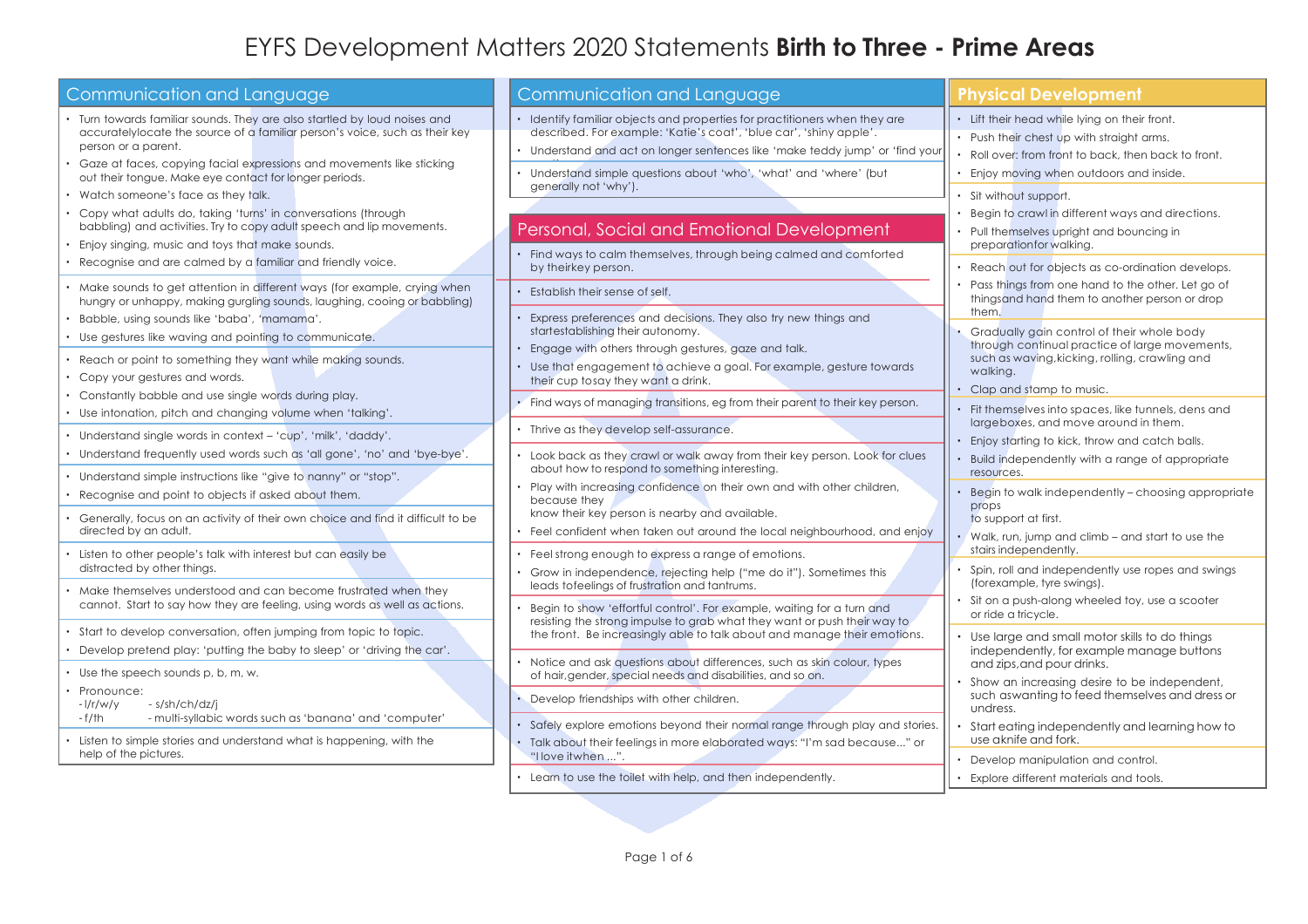# EYFS Development Matters 2020 Statements **Birth to Three - Specific Areas**

# **Literacy**

- Enjoy songs and rhymes, tuning in and paying attention.
- Join in with songs and rhymes, copying sounds, rhythms, tunesand tempo.
- Say some of the words in songs and rhymes.
- Copy finger movements and other gestures.
- Sing songs and say rhymes independently, for example, singingwhilst playing.
- Enjoy sharing books with an adult.
- Pay attention and respond to the pictures or the words.
- Have favourite books and seek them out, to share with an adult, withanother child, or to look at alone.
- Repeat words and phrases from familiar stories.
- Ask questions about the book. Makes comments and shares theirown ideas.
- Develop play around favourite stories using props.
- Notice some print, such as the first letter of their name, a bus or door. number, or a familiar logo.
- Enjoy drawing freely.
- Add some marks to their drawings, which they give meaning to. Forexample: "That says mummy."
- Make marks on their picture to stand for their name.

# **Mathematics**

- Combine objects like stacking blocks and cups. Put objects insideothers and take them out again.
- Take part in finger rhymes with numbers.
- React to changes of amount in a group of up to three items.
- Compare amounts, saying 'lots', 'more' or 'same'.
- Develop counting-like behaviour, such as making sounds, pointing or saying some numbers in sequence.
- Count in everyday contexts, sometimes skipping numbers '1-2-3- 5.'
- Climb and squeeze themselves into different types of spaces.
- Build with a range of resources.
- Complete inset puzzles.
- Compare sizes, weights etc. using gesture and language 'bigger/little/smaller', 'high/low', 'tall', 'heavy'.
- Notice patterns and arrange things in patterns.

# **Understanding the World**

- Repeat actions that have an effect.
- Explore materials with different properties.
- Explore natural materials, indoors and outside.
- Explore and respond to different natural phenomena in their settingand on trips.
- Make connections between the features of their family andother families.
- Notice differences between people.

## Expressive Arts and Design

- Show attention to sounds and music.
- Respond emotionally and physically to music when it changes. • Move and dance to music.
- Anticipate phrases and actions in rhymes and songs, like 'Peepo'.
- Explore their voices and enjoy making sounds.
- Join in with songs and rhymes, making some sounds.
- Make rhythmical and repetitive sounds.
- Explore a range of sound-makers and instruments and play them indifferent ways.
- Notice patterns with strong contrasts and be attracted by patternsresembling the human face.
- Start to make marks intentionally.
- Explore paint, using fingers and other parts of their bodies as well as
- brushes and other tools.
- Express ideas and feelings through making marks, and sometimesgive a meaning to the marks they make.
- Enjoy and take part in action songs, such as 'Twinkle, TwinkleLittle Star'.
- Start to develop pretend play, pretending that one object representsanother. For example, a child holds a wooden block to her ear and pretends it's a phone.
- Explore different materials, using all their senses to investigate them.Manipulate and play with different materials.
- Use their imagination as they consider what they can do with differentmaterials.
- Make simple models which express their ideas.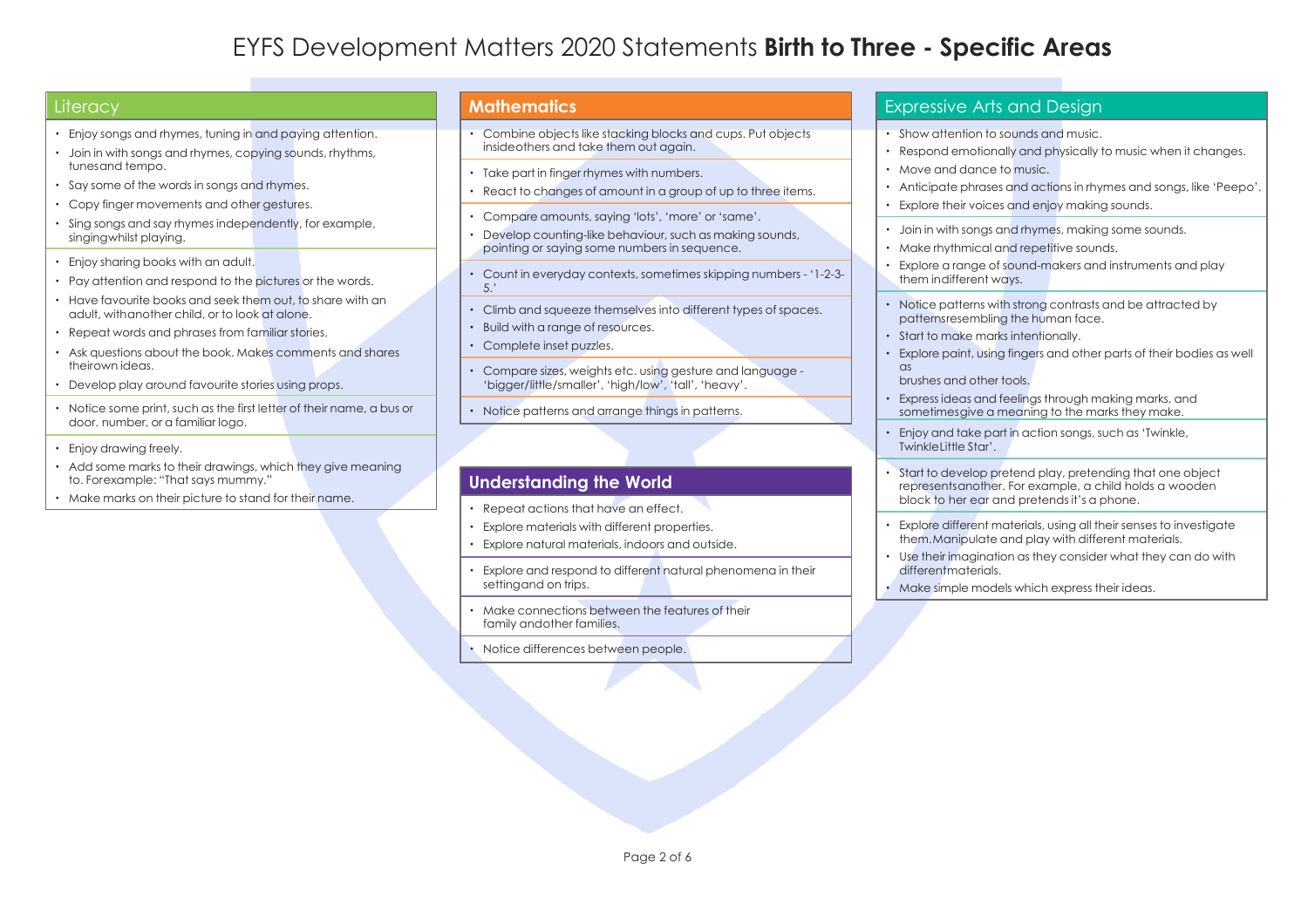# EYFS Development Matters 2020 Statements **Three and Four-Year-Olds - Prime Areas**

| <b>Communication and Language</b>                                                                                                                                                  | <b>Personal, Social and Emotional Development</b>                                                                                                                    | <b>Physical Development</b>                                                                                                                                                                     |
|------------------------------------------------------------------------------------------------------------------------------------------------------------------------------------|----------------------------------------------------------------------------------------------------------------------------------------------------------------------|-------------------------------------------------------------------------------------------------------------------------------------------------------------------------------------------------|
| Enjoy listening to longer stories and can remember<br>much of what happens.<br>• Pay attention to more than one thing at a time, which can be                                      | • Select and use activities and resources, with help when<br>needed. This helps them to achieve a goal they have chosen,<br>or one which is suggested to them.       | Continue to develop their movement, balancing, riding<br>(scooters, trikes and bikes) and ball skills.<br>Go up steps and stairs, or climb up apparatus, using alternate                        |
| difficult.<br>• Use a wider range of vocabulary.                                                                                                                                   | Develop their sense of responsibility and membership of a<br>community.                                                                                              | feet.<br>Skip, hop, stand on one leg and hold a pose for a                                                                                                                                      |
| • Understand a question or instruction that has two parts, such as<br>"Getyour coat and wait at the door".                                                                         | Become more outgoing with unfamiliar people, in the safe<br>context of their setting.                                                                                | game likemusical statues.<br>• Use large-muscle movements to wave flags and streamers, paint<br>and                                                                                             |
| • Understand 'why' questions, like: "Why do you think the<br>caterpillar got so fat?"                                                                                              | • Show more confidence in new social situations.<br>Play with one or more other children, extending and                                                              | make marks.<br>Start taking part in some group activities which they make                                                                                                                       |
| • Sing a large repertoire of songs.<br>• Know many rhymes, be able to talk about familiar books, and be<br>able totell a long story.                                               | elaboratingplay ideas.<br>Find solutions to conflicts and rivalries. For example,<br>accepting that not everyone can be Spider-Man in the                            | up forthemselves, or in teams.<br>Increasingly be able to use and remember sequences and<br>patterns of movements which are related to music and rhythm.                                        |
| Develop their communication but may continue to have<br>problems with irregular tenses and plurals, such as 'runned' for<br>'ran', 'swimmed' for 'swam'.                           | game, and suggesting other ideas.<br>• Increasingly follow rules, understanding why they are important.<br>• Remember rules without needing an adult to remind them. | • Match their developing physical skills to tasks and activities in<br>the setting. For example, they decide whether to crawl, walk or<br>run acrossa plank, depending on its length and width. |
| Develop their pronunciation but may have problems saying:<br>-some sounds: r, j, th, ch, and sh<br>- multisyllabic words such as 'pterodactyl',<br>'planetarium' or 'hippopotamus' | • Develop appropriate ways of being assertive.<br>• Talk with others to solve conflicts.                                                                             | Choose the right resources to carry out their own plan. For<br>example, choosing a spade to enlarge a small hole they dug<br>with a trowel.                                                     |
| • Use longer sentences of four to six words.                                                                                                                                       | • Talk about their feelings using words like 'happy', 'sad',<br>'angry' or 'worried'.                                                                                | Collaborate with others to manage large items, such as moving<br>a longplank safely, carrying large hollow blocks.                                                                              |
| Be able to express a point of view and to debate when they                                                                                                                         | • Understand gradually how others might be feeling.                                                                                                                  | Use one-handed tools and equipment, for example, making<br>snips inpaper with scissors.                                                                                                         |
| disagreewith an adult or a friend, using words as well as<br>actions.                                                                                                              | Be increasingly independent in meeting their own care<br>needs, e.g. brushing teeth, using the toilet, washing and                                                   | Use a comfortable grip with good control when<br>holding pensand pencils.                                                                                                                       |
| • Start a conversation with an adult or a friend and<br>continue it formany turns.                                                                                                 | drying their hands thoroughly.<br>• Make healthy choices about food, drink, activity and                                                                             | Show a preference for a dominant hand.                                                                                                                                                          |
| • Use talk to organise themselves and their play: "Let's go on a                                                                                                                   | toothbrushing.                                                                                                                                                       | Be increasingly independent as they get dressed and                                                                                                                                             |

• Use talk to organise themselves and their play: "Let's go on a bus... you sit there... I'll be the driver."

undressed, for example, putting coats on and doing up zips.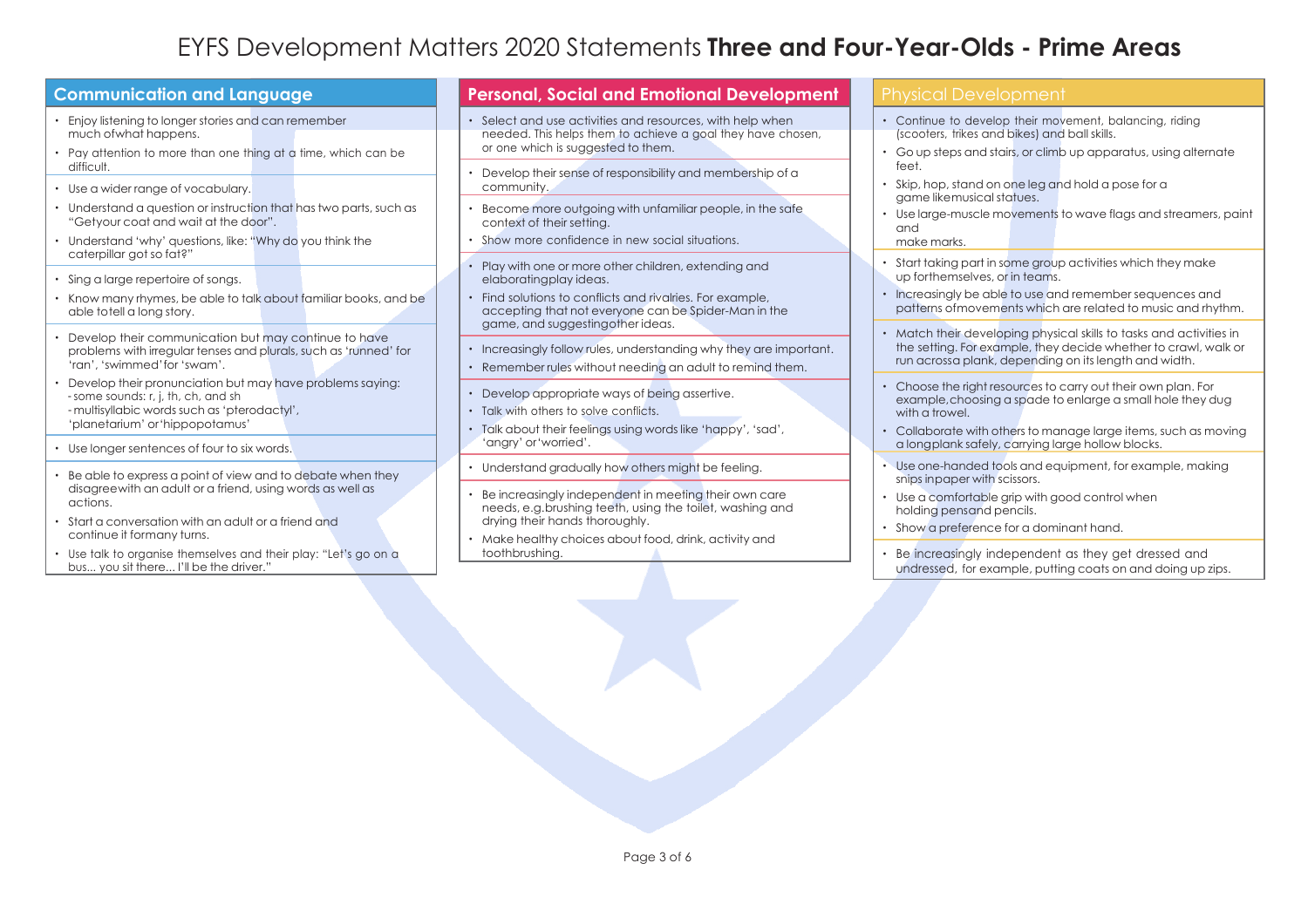# EYFS Development Matters 2020 Statements **Three and Four-Year-Olds - Specific Areas**

# **Literacy**

- Understand the five key concepts about print: - print has meaning - print can have different purposes -we read English text from left to right andfrom top to bottom - the names of the different parts of a book
- page sequencing
- Develop their phonological awareness, sothat they can: - spot and suggest rhymes - count or clap syllables in a word -recognise words with the same initialsound, such as money and mother
- Engage in extended conversations aboutstories, learning new vocabulary.
- Use some of their print and letter knowledgein their early writing. For example: writing a pretend shopping list that starts at the top ofthe page; writing 'm' for mummy.
- Write some or all of their name.
- Write some letters accurately.

#### **Mathematics**

- Develop fast recognition of up to 3 objects, withouthaving to count them individually ('subitising').
- Recite numbers past 5.
- Say one number for each item in order: 1,2,3,4,5.
- Know that the last number reached when counting a small set of objects tells you how many there are in total ('cardinal principle').
- Show 'finger numbers' up to 5.
- Link numerals and amounts: for example, showing theright number of objects to match the numeral, up to 5.
- Experiment with their own symbols and marks as wellas numerals.
- Solve real world mathematical problems withnumbers up to 5.
- Compare quantities using language: 'more than','fewer than'.
- Talk about and explore 2D and 3D shapes (for example,circles, rectangles, triangles and cuboids) using informaland mathematical language: 'sides', 'corners'; 'straight', 'flat', 'round'.
- Understand position through words alone for example, "The bag is under the table," – with no pointing.
- Describe a familiar route.
- Discuss routes and locations, using words like 'in frontof' and 'behind'.
- Make comparisons between objects relating to size,length, weight and capacity.
- Select shapes appropriately: flat surfaces for building, a triangular prism for a roof etc.
- Combine shapes to make new ones an arch, a biggertriangle etc.
- Talk about and identifies the patterns around them. For example: stripes on clothes, designs on rugs andwallpaper. Use informal language like 'pointy', 'spotty','blobs' etc.
- Extend and create ABAB patterns stick, leaf, stick, leaf.
- Notice and correct an error in a repeating pattern.
- Begin to describe a sequence of events, real or fictional,using words such as 'first', 'then...'

# Understanding the World

- Use all their senses in hands-on explorationof natural materials.
- Explore collections of materials with similarand/or different properties.
- Talk about what they see, using a widevocabulary.
- Begin to make sense of their own lifestoryand family's history.
- Show interest in different occupations.
- Explore how things work.
- Plant seeds and care for growing plants. • Understand the key features of the life cycleof a plant and an animal.
- Begin to understand the need to respect and care for the natural environment and allliving things.
- Explore and talk about different forcesthey can feel.
- Talk about the differences betweenmaterials and changes they notice.
- Continue developing positive attitudes aboutthe differences between people.
- Know that there are different countries in the world and talk about the differences theyhave experienced or seen in photos.

### Expressive Arts and Design

- Take part in simple pretend play, using an objectto represent something else even though they arenot similar.
- Begin to develop complex stories using small world equipment like animal sets, dolls and dolls houses etc.
- Make imaginative and complex 'small worlds' withblocks and construction kits, such as a city with different buildings and a park.
- Explore different materials freely, to develop theirideas about how to use them and what to make.
- Develop their own ideas and then decide whichmaterials to use to express them.
- Join different materials and explore different textures.
- Create closed shapes with continuous lines, and beginto use these shapes to represent objects.
- Draw with increasing complexity and detail, such as representing a face with a circle and including details.
- Use drawing to represent ideas like movement orloud noises.
- Show different emotions in their drawings andpaintings, like happiness, sadness, fear etc.
- Explore colour and colour-mixing.
- Listen with increased attention to sounds.
- Respond to what they have heard, expressing theirthoughts and feelings.
- Remember and sing entire songs.
- Sing the pitch of a tone sung by another person('pitch match').
- Sing the melodic shape (moving melody, such as upand down, down and up) of familiar songs.
- Create their own songs or improvise a song aroundone they know.
- Play instruments with increasing control to expresstheir feelings and ideas.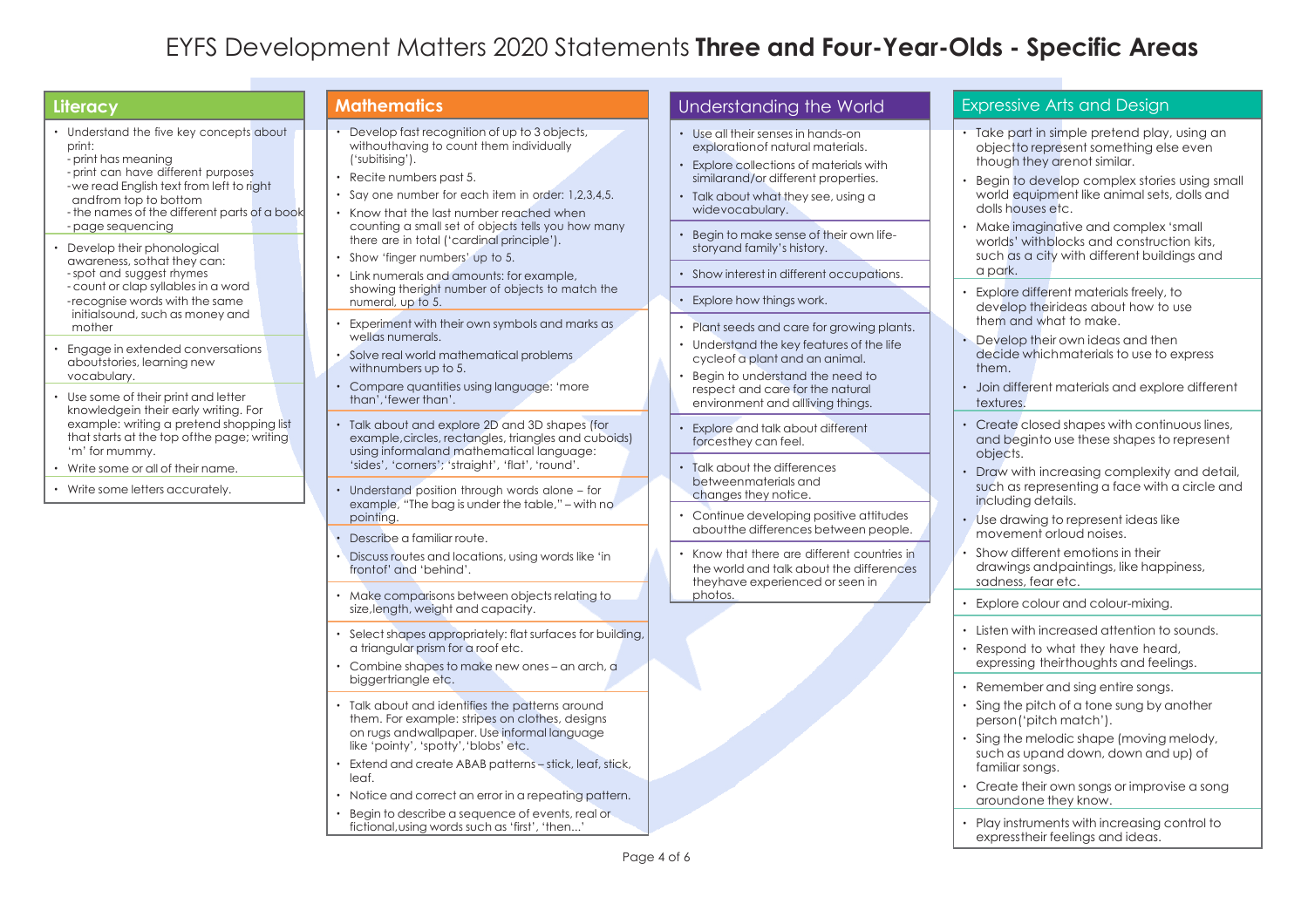# EYFS Development Matters 2020 Statements **Children in Reception - Prime Areas**

| Communication and Language |  |  |
|----------------------------|--|--|
|                            |  |  |

- Understand how to listen carefully and why listening isimportant.
- Learn new vocabulary.
- Use new vocabulary through the day.
- Ask questions to find out more and to check they understand what has been said to them.
- Articulate their ideas and thoughts in well-formed sentences.
- Connect one idea or action to another using a range ofconnectives.
- Describe events in some detail.
- Use talk to help work out problems and organise thinking and activities, and to explain how things work and why theymight happen.
- Develop social phrases.
- Engage in story times.
- Listen to and talk about stories to build familiarity and understanding.
- Retell the story, once they have developed a deep familiaritywith the text, some as exact repetition and some in their own words.
- Use new vocabulary in different contexts.
- Listen carefully to rhymes and songs, paying attention to howthey sound.
- Learn rhymes, poems and songs.
- Engage in non-fiction books.
- Listen to and talk about selected non-fiction to develop a deep familiarity with new knowledge and vocabulary.
- Personal, Social and Emotional **Development** • See themselves as a valuable individual. • Build constructive and respectful relationships. • Express their feelings and consider the feelings of others. • Show resilience and perseverance in the face of challenge. • Identify and moderate their own feelings socially and emotionally. • Think about the perspectives of others. • Manage their own needs. - Personal hygiene • Know and talk about the different factors that support their overallhealth and wellbeing: - regular physical activity - healthy eating - toothbrushing - sensible amounts of 'screen time' - having a good sleep routine - being a safe pedestrian

| <b>Physical Development</b>                                                                                                                                                                                                                             |  |  |  |
|---------------------------------------------------------------------------------------------------------------------------------------------------------------------------------------------------------------------------------------------------------|--|--|--|
| Revise and refine the fundamental movement skills they have already<br>acquired:<br>-rolling<br>- crawling<br>- walking<br>-jumping<br>-running<br>- hopping<br>- skipping<br>- climbing                                                                |  |  |  |
| Progress towards a more fluent style of moving, with developing control and<br>$\bullet$<br>grace.                                                                                                                                                      |  |  |  |
| Develop the overall body strength, co-ordination, balance and agility<br>$\bullet$<br>needed to engage successfully with future physical education sessions<br>and other physicaldisciplines including dance, gymnastics, sport and<br>swimming.        |  |  |  |
| Develop their small motor skills so that they can use a range of tools<br>$\bullet$<br>competently, safely and confidently. Suggested tools: pencils for drawing<br>and writing, paintbrushes, scissors, knives, forks and spoons.                      |  |  |  |
| · Use their core muscle strength to achieve a good posture when sitting at a<br>table or<br>sitting on the floor.                                                                                                                                       |  |  |  |
| Combine different movements with ease and fluency.<br>$\bullet$                                                                                                                                                                                         |  |  |  |
| • Confidently and safely use a range of large and small apparatus indoors and<br>outside, alone and in a group.<br>Develop overall body-strength, balance, co-ordination and agility.<br>$\bullet$                                                      |  |  |  |
| • Further develop and refine a range of ball skills including: throwing, catching,<br>kicking, passing, batting, and aiming.<br>Develop confidence, competence, precision and accuracy when engaging<br>$\bullet$<br>in activities that involve a ball. |  |  |  |
| • Develop the foundations of a handwriting style which is fast, accurate and<br>efficient.                                                                                                                                                              |  |  |  |
| • Further develop the skills they need to manage the school day successfully:<br>- lining up and queuing<br>- mealtimes                                                                                                                                 |  |  |  |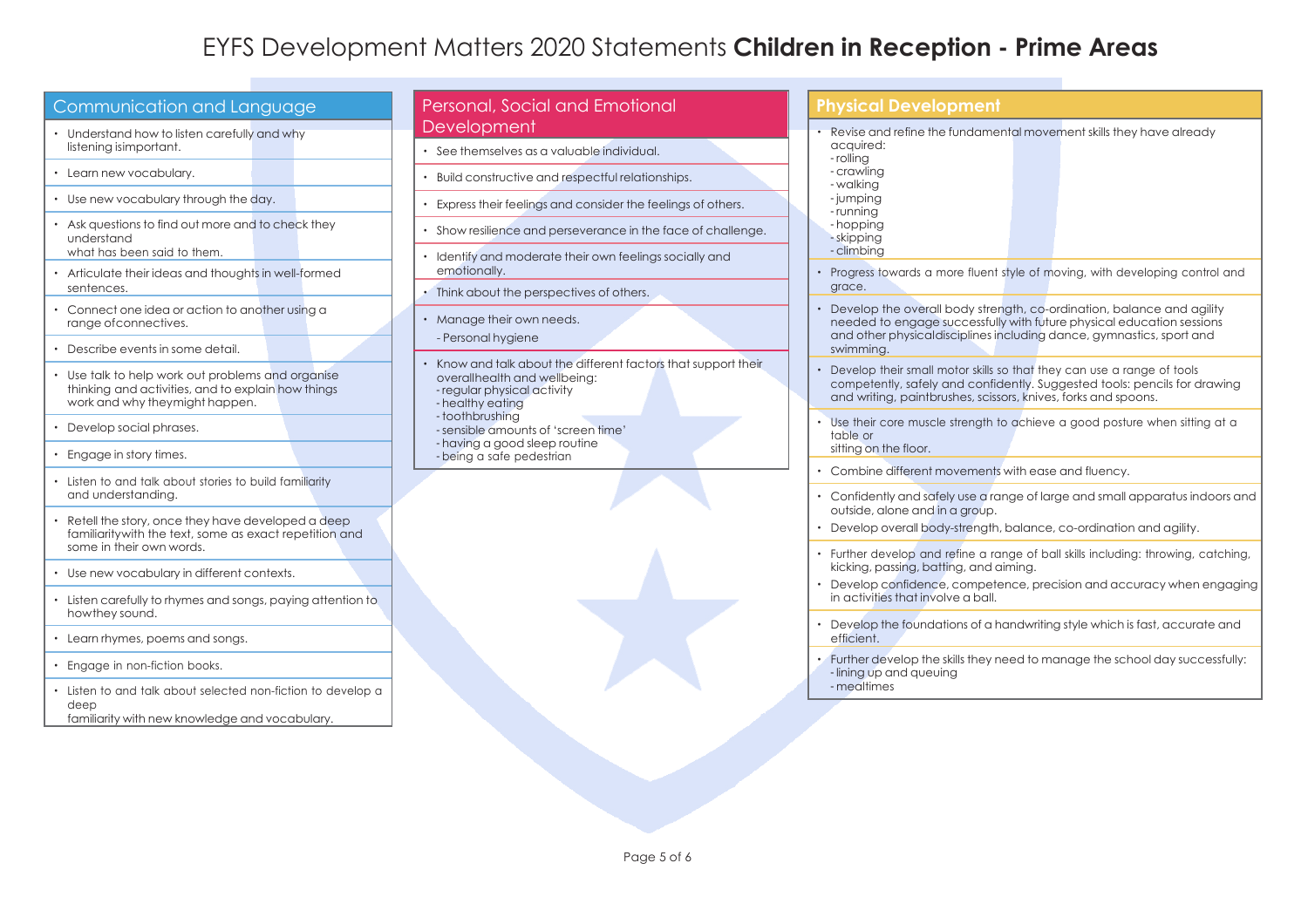# EYFS Development Matters 2020 Statements **Children in Reception - Specific Areas**

# **Literacy**

- Read individual letters by saying the sounds for them.
- Blend sounds into words, so that they can read short wordsmade up of known letter-sound correspondences.
- Read some letter groups that each represent one sound andsay sounds for them.
- Read a few common exception words matched to theschool's phonic programme.
- Read simple phrases and sentences made up of wordswith known letter–sound correspondences and, wherenecessary, a few exception words.
- Re-read these books to build up their confidence in word reading, their fluency and their understanding andenjoyment.
- Form lower-case and capital letters correctly.
- Spell words by identifying the sounds and then writing the sound with letter/s.
- Write short sentences with words with known lettersoundcorrespondences using a capital letter and full stop.
- Re-read what they have written to check that it makes sense.

# **Mathematics**

- Count objects, actions and sounds.
- Subitise.
- Link the number symbol (numeral) with its cardinalnumber value.
- Count beyond ten.
- Compare numbers.
- Understand the 'one more than/one less than' relationshipbetween consecutive numbers.
- Explore the composition of numbers to 10.
- Automatically recall number bonds for numbers 0- 5 andsome to 10.
- Select, rotate and manipulate shapes to develop spatialreasoning skills.
- Compose and decompose shapes so that children recognise a shape can have other shapes *within it*, just asnumbers can.
- Continue, copy and create repeating patterns.
- Compare length, weight and capacity.

| <b>Understanding the World</b>                                                                          |
|---------------------------------------------------------------------------------------------------------|
| Talk about members of their immediate family and community.                                             |
| Name and describe people who are familiar to them.<br>٠                                                 |
| Comment on images of familiar situations in the past.                                                   |
| Compare and contrast characters from stories, including figures from the past.<br>$\bullet$             |
| Draw information from a simple map.<br>٠                                                                |
| Understand that some places are special to members of their community.<br>$\bullet$                     |
| Recognise that people have different beliefs and celebrate special times in different<br>٠<br>ways.     |
| Recognise some similarities and differences between life in this country and life in<br>othercountries. |
| Explore the natural world around them.<br>$\bullet$                                                     |
| Describe what they see, hear and feel whilst outside.<br>$\bullet$                                      |
| Recognise some environments that are different to the one in which they live.<br>٠                      |
| Understand the effect of changing seasons on the natural world around them.<br>٠                        |
|                                                                                                         |

# **Expressive Arts and Design**

- Explore, use and refine a variety of artistic effects to express their ideas and feelings.
- Return to and build on their previous learning, refining ideas and developing their ability to represent them.
- Create collaboratively, sharing ideas, resources and skills.
- Listen attentively, move to and talk about music, expressing their feelings and responses.
- Watch and talk about dance and performance art, expressing their feelings and responses.
- Sing in a group or on their own, increasingly matching the pitch and following the melody.
- Develop storylines in their pretend play.
- Explore and engage in music making and dance, performing solo or in groups.